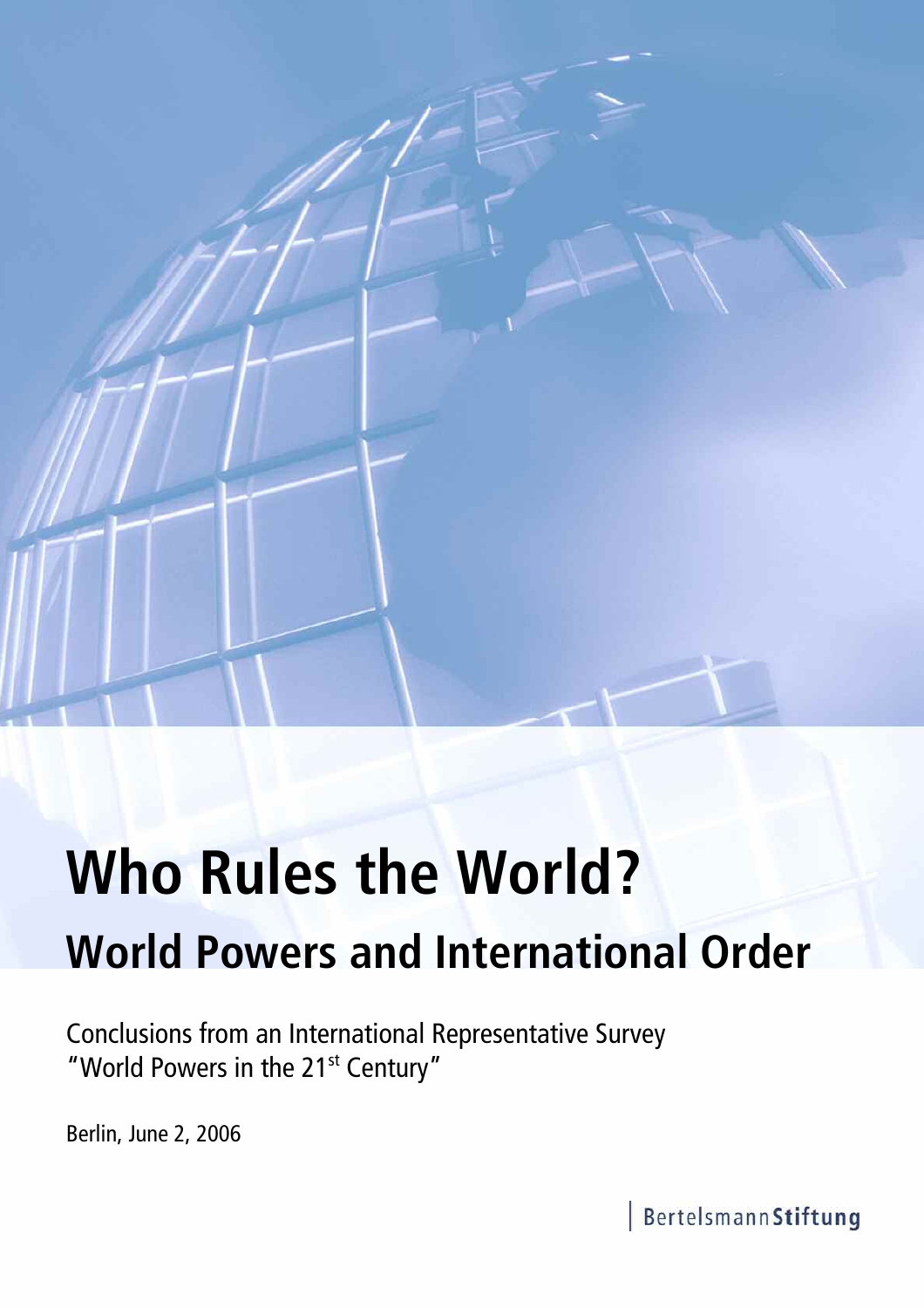Contact: Stefani Weiss Project Manager, Europe's Global Responsibility International Relations Program Bertelsmann Stiftung, Gütersloh s.weiss@bertelsmann.de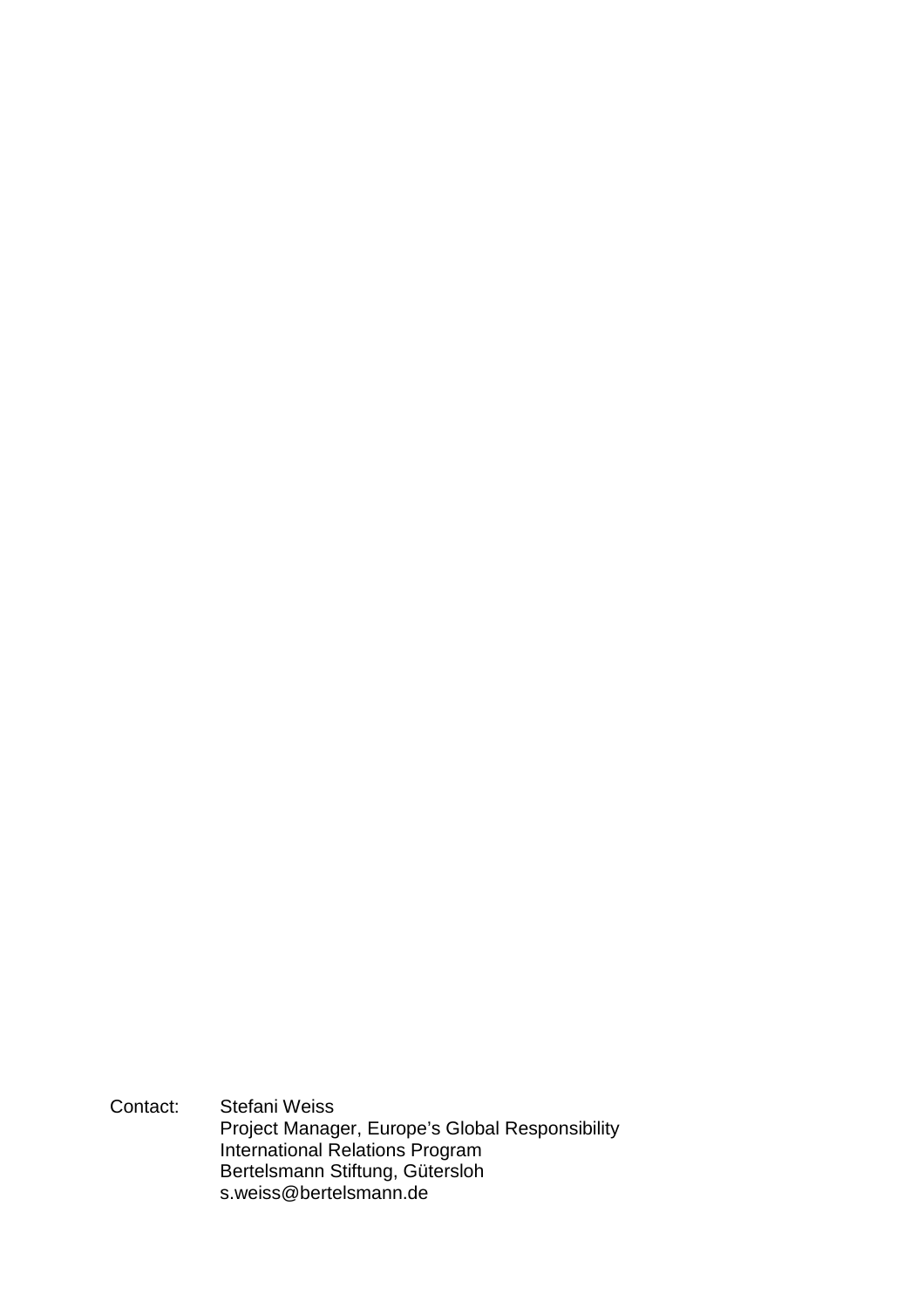# **CONTENTS**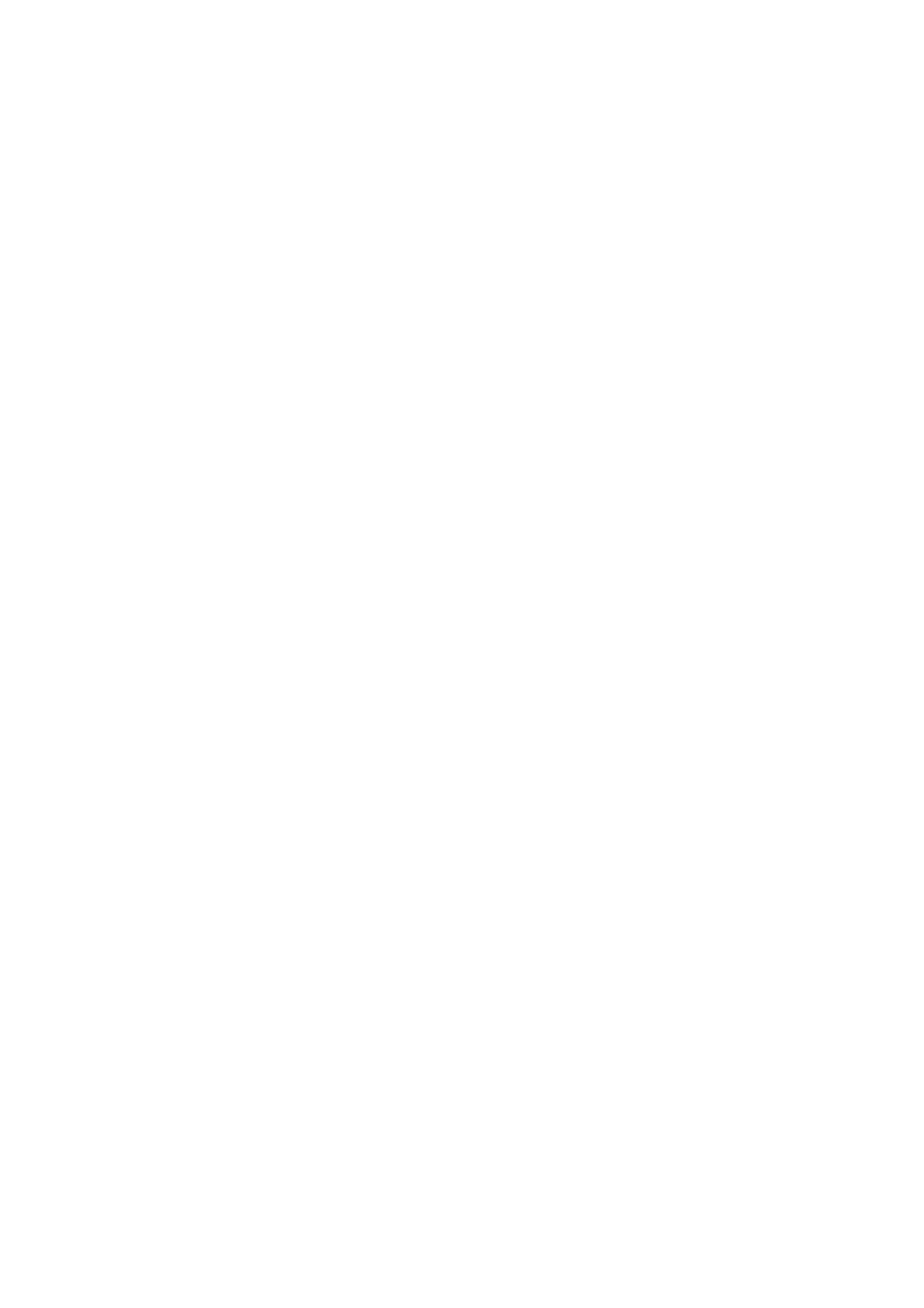#### **New Constellations in World Politics**

The international system of states stands at the threshold of another upheaval. The unipolar moment that succeeded the collapse of the bipolar order, and in which the United States assumed the central, predominant role in global politics, is set to pass in the coming years.

The international relations of tomorrow will be shaped by two broad developments. On one hand, economic globalization processes are intensifying political and social interdependencies worldwide. The effective management of these growing mutual vulnerabilities will be a central task for the political realm, in which the balancing of competing interests, new transnational actors, and the management of social and cultural conflicts will play an increasingly prominent role. On the other hand, the interests, ambitions, and tensions that characterize relations among individual great powers are having an increasing impact on contemporary international developments – a constellation that is reminiscent of the competition among European powers in the 19<sup>th</sup> century. In addition to the United States, the key actors in the 21<sup>st</sup> century will likely be China and India, as well as Russia, Brazil, the European Union and Japan.

This perspective on current trends in global politics is gaining ground in think tanks and governmental departments, and in certain policy areas that are central to the interests of current and future great powers, it already appears to be guiding political decision-making and action. Moreover, international public discourse on the rise of Asia has lent further resonance to these issues.

Against this background, the Bertelsmann Stiftung and EMNID decided to investigate public perceptions of the qualities, resources and objectives of world powers. How do the citizens of future world powers view the international role of their respective countries? What dangers and opportunities do they perceive? In what kind of international order would they prefer to live? On behalf of the Bertelsmann Stiftung, in December 2005 EMNID conducted a representative survey of public attitudes and perceptions in the United States, the United Kingdom, France, Germany, Russia, India, China, Japan and Brazil.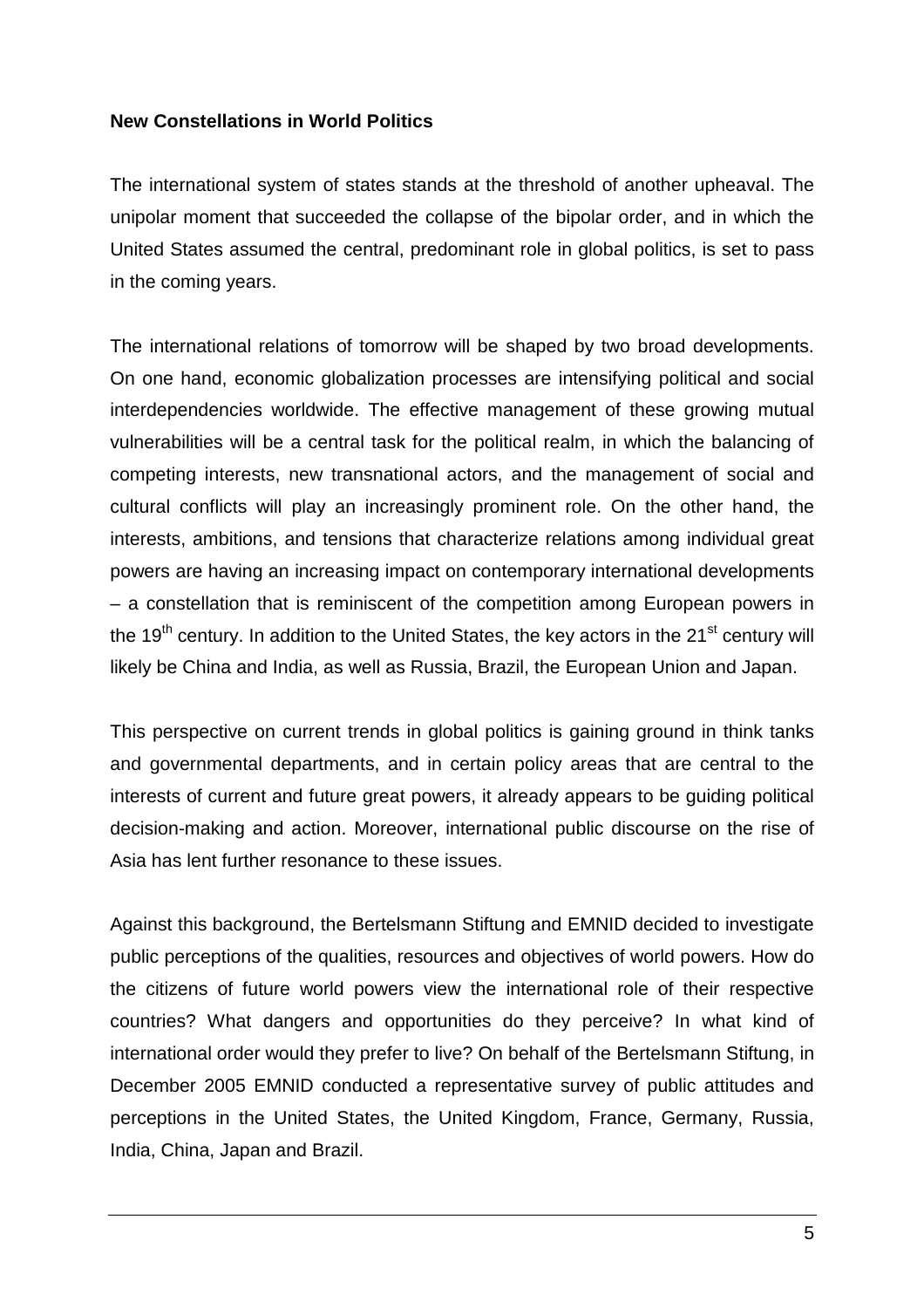The results of the survey will prove a disappointment to proponents of a "global community." In contrast, foreign policy realists will feel vindicated. Despite a heightened awareness of the interlinkages among and transnational nature of current challenges, national perspectives predominate together with a tendency to favor national approaches – based on an individual state's particular strengths – toward international problem-solving. The emergence of a common agenda in which the United Nations steers the international ship of fate is barely perceptible, if at all. Thus the unfolding history of the  $21<sup>st</sup>$  century appears to be a continuation of old familiar patterns, driven by the rise and fall of great powers. For individual European states, the survey underscores the painful reality of marginalization: positioned well behind the United States, China, and Japan, their only chance to interact head-to-head with other great powers is within the framework of the European Union.

#### **A Pluriversal World**

Respondents' worldviews are clearly shaped by the circumstances of the country in which they live. There is no "one world," even among the populations of the largest and most influential states, and even among the Europeans themselves. In some cases, differences of opinion among European states are even greater than those with far-distant states with vastly different economic, political, social, and historical backgrounds. No clearly dominant criteria emerge from the survey, whether with regard to the necessary qualities and characteristics of world powers, the perception of security risks, or the objectives that world powers should pursue.

These diverse patterns of attitudes and perceptions are the sign of a new, pluriversal world. This world is significantly more variegated and complex than the epoch that preceded it. In contrast to the Cold War, the present age is not characterized by a rigid, bipolar understanding of the international system that divides the world into clear-cut sets of "friends" and "enemies." As a consequence, perceptions no longer break down according to one's position along a clear ideological divide. Rather, these perceptions correspond more directly and immediately to one's own interests, fears, and desired objectives.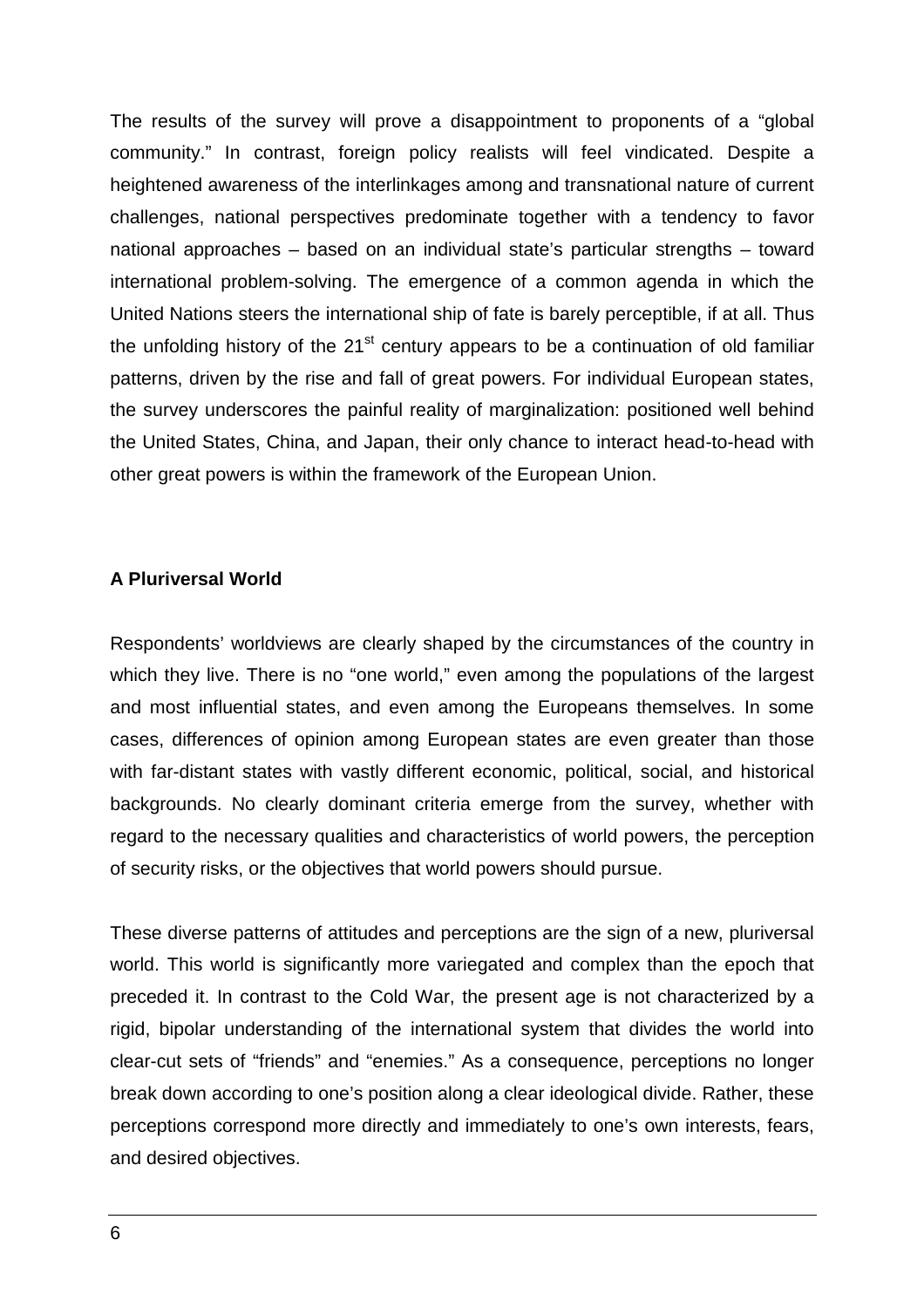#### **Multiple Threats**

At the same time, the number of risks and threats has expanded dramatically. Today these risks and threats are more immediate: they directly affect the lives of individuals and span a broad spectrum that ranges from international terrorism to climate change to pandemic diseases. This fact is borne out by the survey. While international terrorism is viewed as the greatest threat (named by 51% of total respondents), the gap between this and the other most often cited challenges such as poverty, climate change, and environmental destruction is minimal. Even less often cited risks such as war, contagious diseases, weapons of mass destruction, and natural resource scarcity are mentioned by approximately 25% of total respondents.

By and large, the various responses tend to reflect the strengths and weaknesses of the particular states in which respondents live. Issues that are perceived as particularly important for one's own country are positioned correspondingly high on that country's ranking of world problems or challenges. For example, more than in any other country, the Russian population views war and state failure as key threats, perhaps due to the Chechnya conflict and other nationality issues. Similarly, Brazilians view the fight against corruption as the second most important objective that world powers should pursue. In turn, Brazilians view fundamentalism as the least important global threat, possibly due to their lack of immediate experience with the phenomenon. In contrast, the French are disproportionately sensitized to the issue of fundamentalism: the recent riots by Muslim youths in the suburbs of Paris and elsewhere may likely be responsible for the high ranking of this risk among French respondents.

Interestingly, there is no longer a "risk hierarchy" that ranks "hard" threats above "soft" threats. For example, the risk presented by contagious diseases is perceived as slightly greater than the risk presented by war – both are viewed as ubiquitous threats. The boundaries between external and internal security have also become increasingly blurred.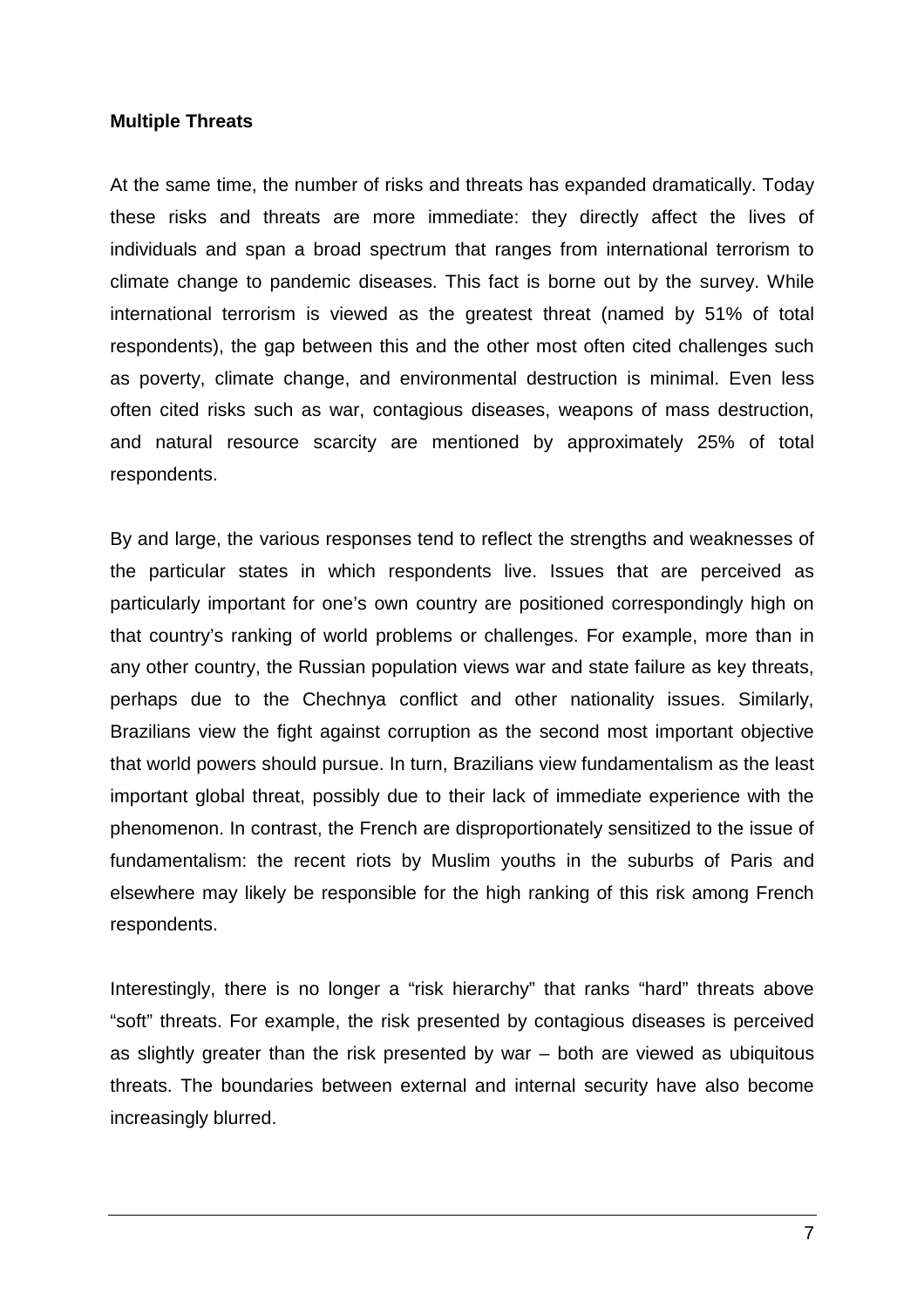As mentioned, risk perceptions differ according to the extent a particular country feels directly affected by a particular threat. Despite these national variations, however, populations across all continents express a strong awareness of the global dangers posed by terrorism, poverty and environmental destruction. Thus despite the present lack of a common global agenda, there appears to be an incipient consensus that might make such an agenda feasible in the future. If this observation were to prove true, this would be particularly promising for such items on the international agenda as the Kyoto process and the UN Millennium Development Goals. In addition, this would also lend support to joint efforts to combat terrorism.

The multiplicity of opinions revealed by the survey with regard to perceptions of risks and challenges can be construed as a consequence of the end of the Cold War. Populations are no longer chiefly focused on the threat of nuclear war between East and West.

#### **The Decreasing Significance of Military Power**

When asked which quality they associate most with world powers, the populations surveyed ranked (a) economic power, (b) political stability and (c) an effective research and educational sector – each with cumulative response totals of approximately 50% – clearly ahead of all other possible answers. Military power ranked next to last, receiving only 21% of cumulative responses.

This outcome reflects the economization of nearly all aspects of life, a development that is reinforced by accelerating processes of globalization. As a result, the issues of economic growth, innovation and education have become central themes to which populations across the world attribute increasing importance. After all, job security and the education of one's children are concerns that affect nearly all people and have a considerable impact on everyday experience.

The decreasing importance of military power can also be understood in connection with the role of the United States. It has not escaped international public awareness that U.S. military superiority has proven to be of limited effectiveness in, for example,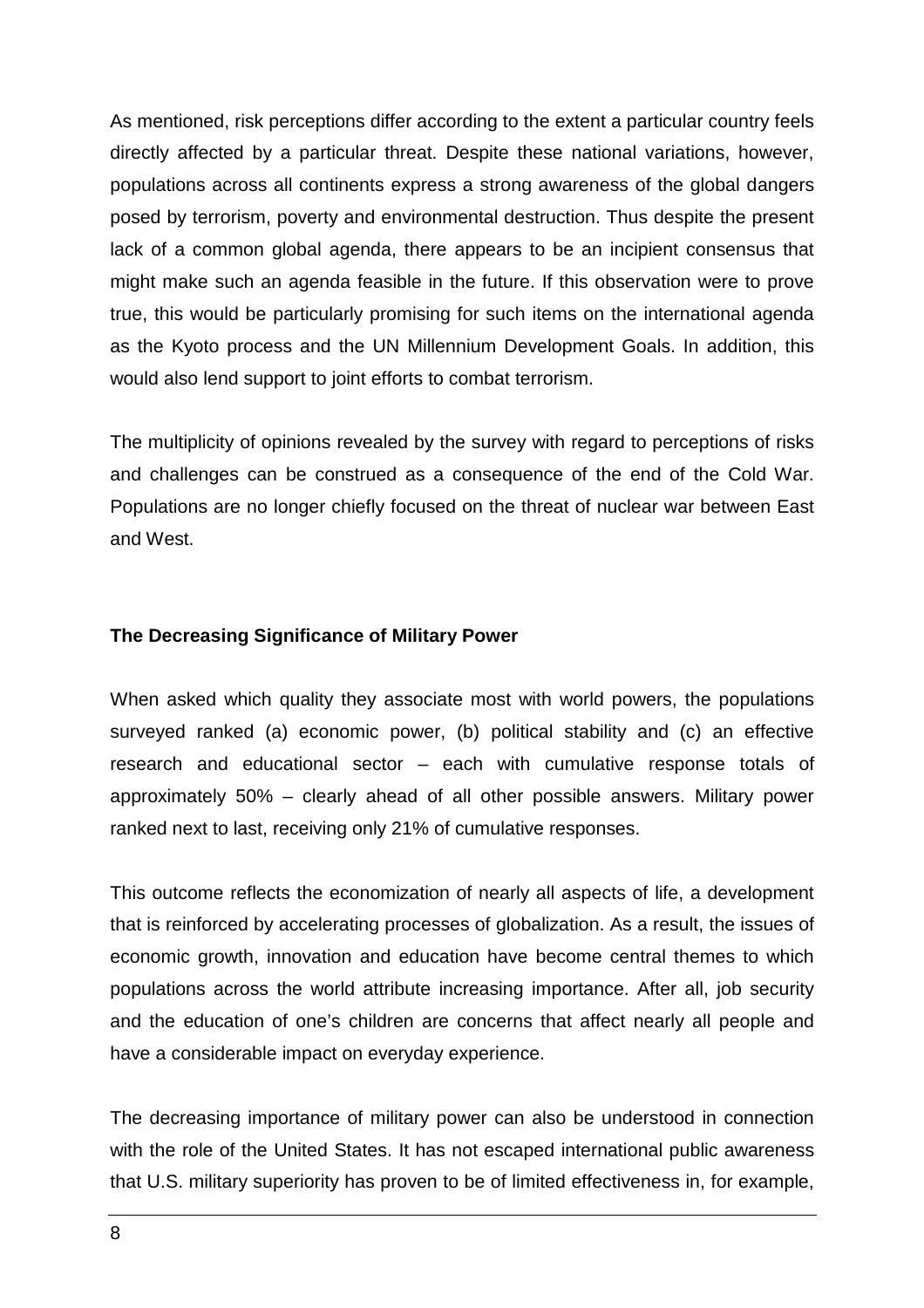the fight against terrorism and the intervention in Iraq. For purposes of clarification, it should be pointed out that "military power" was not listed as a possible answer in the survey conducted in India.<sup>1</sup>

However, a closer look at responses from individual countries provides a more differentiated picture. It is above all the losers of World War II – Germany and Japan – who attribute low value to military power. In Germany, only 7% of respondents viewed military power as a necessary quality of a world power (less than half the already low percentage of Japanese who gave this answer).

The numbers are quite different for the victors of World War II and the permanent members of the UN Security Council. Populations in these countries continue to view military power as an essential element in the "toolbox" of world powers. It is the rising power China that – just ahead of the United States – attributes the greatest importance to military power.

# **Soft Power in the Ascent**

 $\overline{a}$ 

The highest-ranked qualities of world powers – economic power, political stability, and an effective research and educational sector – reveal that international public opinion views softer factors as decisive in determining world power status.

What is also striking here is that the populations surveyed ranked most highly those qualities that remain part of the domestic – i.e., national – policymaking agenda. It is still primarily the individual state that determines the political and economic characteristics of a particular country. These characteristics depend most of all on the political will and governing ability of the state; the capacity of administrative institutions; the productivity of the private sector; and the extent to which the state enjoys popular legitimacy. This is equally true for the fields of research and education

<sup>1</sup> The reasons for this are unknown. We were also informed that questions concerning both state failure as well as democracy and human rights were censored from the survey in China.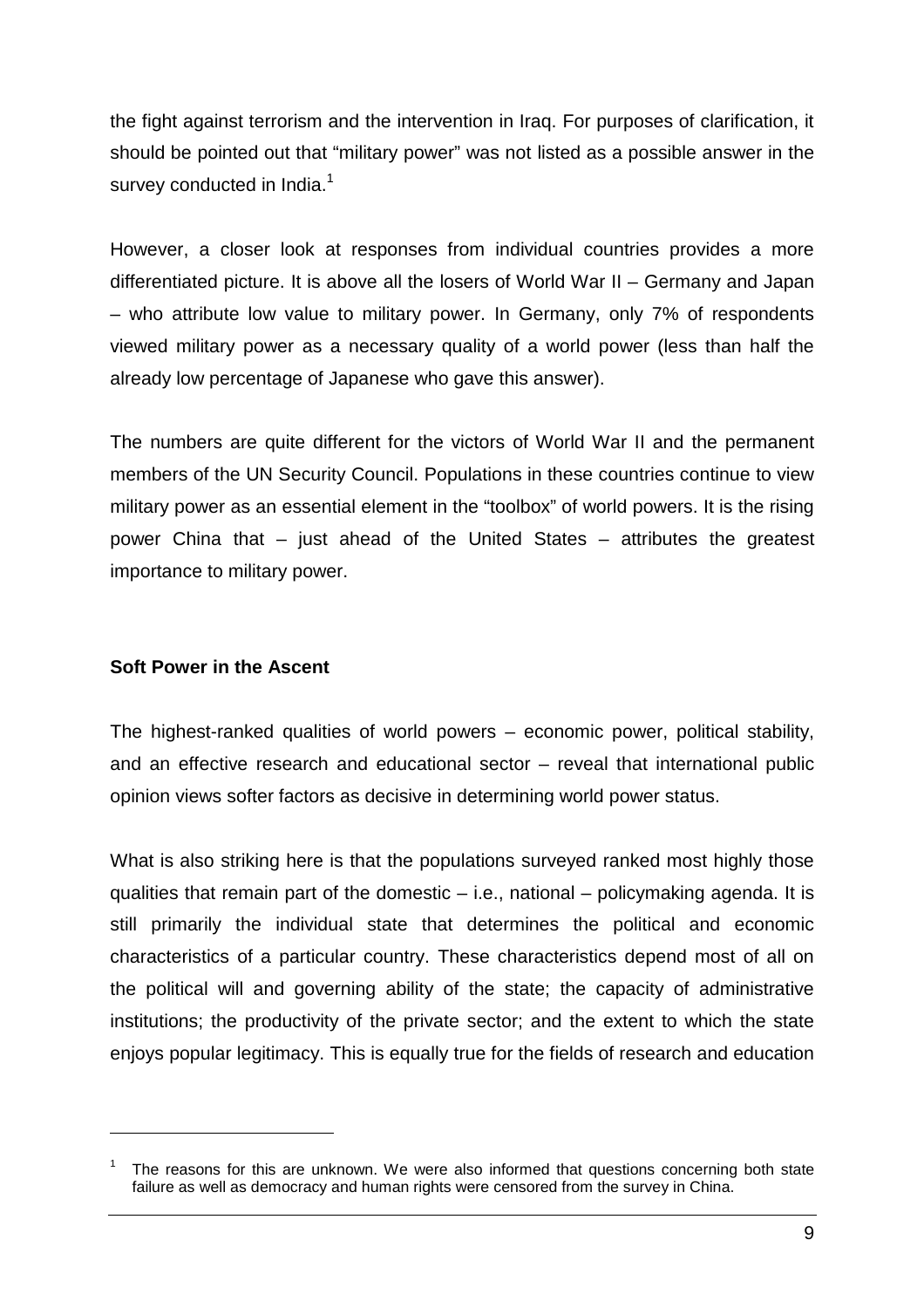– it is primarily the responsibility of national states to establish conditions conducive to the maintenance of an effective research and educational sector.

In contrast, respondents placed less emphasis on those qualities of world powers that lie primarily outside the domain of domestic policymaking, that are associated with a state's social competencies, or that focus on maintaining good relations among states. For example, only about 20% of respondents selected (a) the demonstration of leadership in setting the international agenda or (b) the provision of a social and cultural model that other societies seek to emulate as necessary characteristics of a world power. Yet it is precisely these qualities that are classically understood as constituting "soft power."

This observable emphasis on domestic/national capacities throws a different light on the question of whether the different countries of the world share a transnational agenda. If states rely chiefly on their own strengths to solve problems and to enhance their international status, then the priority of international cooperation may fade into the background while solutions are sought primarily in the maximization of national capacities and opportunities. Should this be the case, international relations may revert to a zero-sum game in which gains by one country automatically mean losses for another. International constellations of this kind would be highly unstable and would possess considerable potential for conflict. Such a situation would certainly not be guided by a common global agenda – or if so, only in the negative sense.

#### **The American Hyperpower**

When respondents were asked to rank those countries they currently perceive as world powers, one of the most striking outcomes was the stark difference between self-perceptions of the world power status of one's own country and external perceptions of that country by others. Congruence between self-perceptions and external perceptions occurs only in the case of the United States. Survey respondents overwhelmingly rank the United States as the leading world power, with nearly 40 percentage points separating it from the second-ranked power; U.S.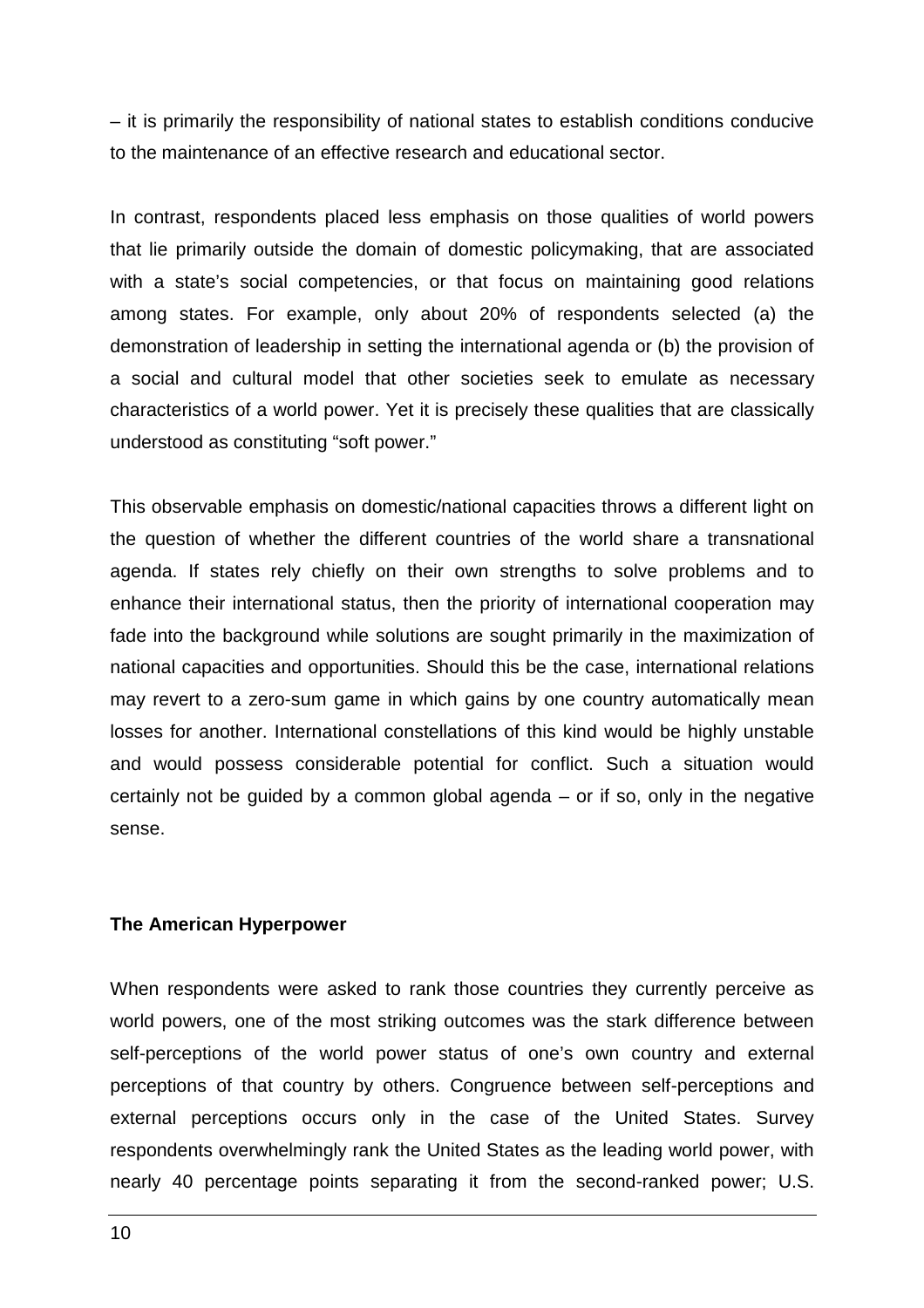respondents concur with this assessment. China follows in second position. While Chinese respondents also view their country as the second-leading world power, a higher percentage of respondents from Germany, France, the United Kingdom and the United States view China as a world power than do the Chinese themselves. It is ultimately the vote of Western countries – not the vote of its neighbors Japan and India – that lead China to be ranked second among world powers.

Among all other countries, large discrepancies can be observed between selfperceptions and external perceptions. Most countries tend to overestimate their own weight on the world stage: this includes India, Russia, and the U.K., all of which rank themselves second among world powers. In the cumulative totals, however, India ranks tenth, Russia sixth, and the U.K. fourth. There is also one case of selfunderestimation, however: Japan, ranked third in the cumulative totals, sees itself only in sixth position. Another country for which self-perceptions are nearly in agreement with external perceptions is Germany, which is ranked seventh by its own population and eighth in the cumulative totals.

On the whole, then, all other countries admit that they currently are not playing in the same league as the United States. In a "second" league, China leads Japan and Great Britain, closely followed by the European Union. A "third" class would be comprised of Russia, the United Nations, Germany and France. India follows these countries at a considerable distance. Finally, Brazil and South Africa are not viewed as world powers by populations from other surveyed countries.

Respondents were also asked to name the countries that in future should play a stronger role in securing peace and stability in the world. The results are quite revealing, particularly in light of the world's perception of the United States as described above. In this question as well, the U.S. is ranked first. Thus despite the negative image of the United States that is reflected in numerous international surveys, and despite the popularity of "America-bashing" throughout the world, the U.S. is still in demand as a force for order. Thus the world's attitudes toward the "indispensable nation," as Madeleine Albright put it, appear to be characterized by a certain schizophrenia.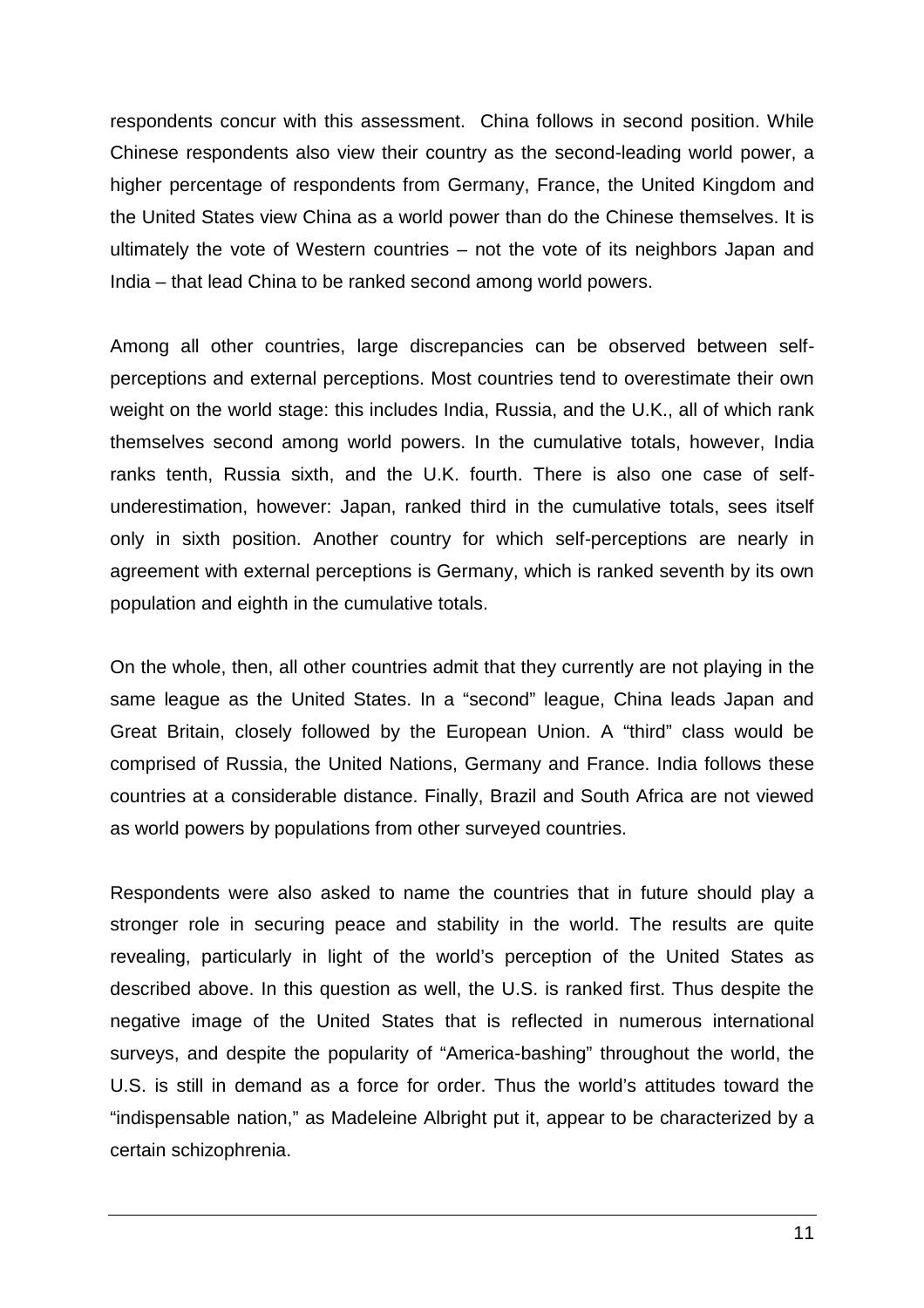#### **Champions of the Future: China and India**

When respondents were asked which countries will be world powers in the year 2020, however, the picture becomes quite different. The ranking for 2020 is much more level than the current ranking, as the United States' lead over the rest of the world is expected to shrink dramatically. China is still ranked second but nearly pulls even with the U.S., not only because its own position improves by ten percentage points, but also because of the much lower percentage of respondents who believe the U.S. will be a world power in 2020. Japan retains its third-place ranking.

One of the real expected "movers" in the future is India, which improves from tenth place in the current rankings to sixth place in 2020. Other countries or organizations whose rankings improve include the European Union (from fifth to fourth) and Russia. Both profit from the decline of the United Kingdom which, along with the United States, is among the main anticipated "losers." The U.K.'s ranking slips from fourth to eighth, where it finds itself the leader of the European troika (the U.K., Germany, and France). The marginalization of Germany and France is expected to continue. France, in fact, falls to nearly the same level as Brazil, whose position moderately improves. Respondents continue to believe that, even in 2020, South Africa will not play the role of a world power.

If we take these assessments at face value, we find arguments both for and against a multipolar world order by the year 2020. According to the survey, the U.S. by 2020 will have lost its position as indisputable leading power. But no real "balance of powers" appears to be in the making, since a wide gap separates the U.S. and China on one hand from all other potential world powers on the other. The surveyed populations thus appear to expect an international system that is marked by a new form of bipolarity whose "force field" will require corresponding adaptations and alignments on the part of all other states. However, since the power gap between the two poles and the other remaining powers is expected to remain relatively small, relations among the various powers are unlikely to be characterized by clear-cut dominance.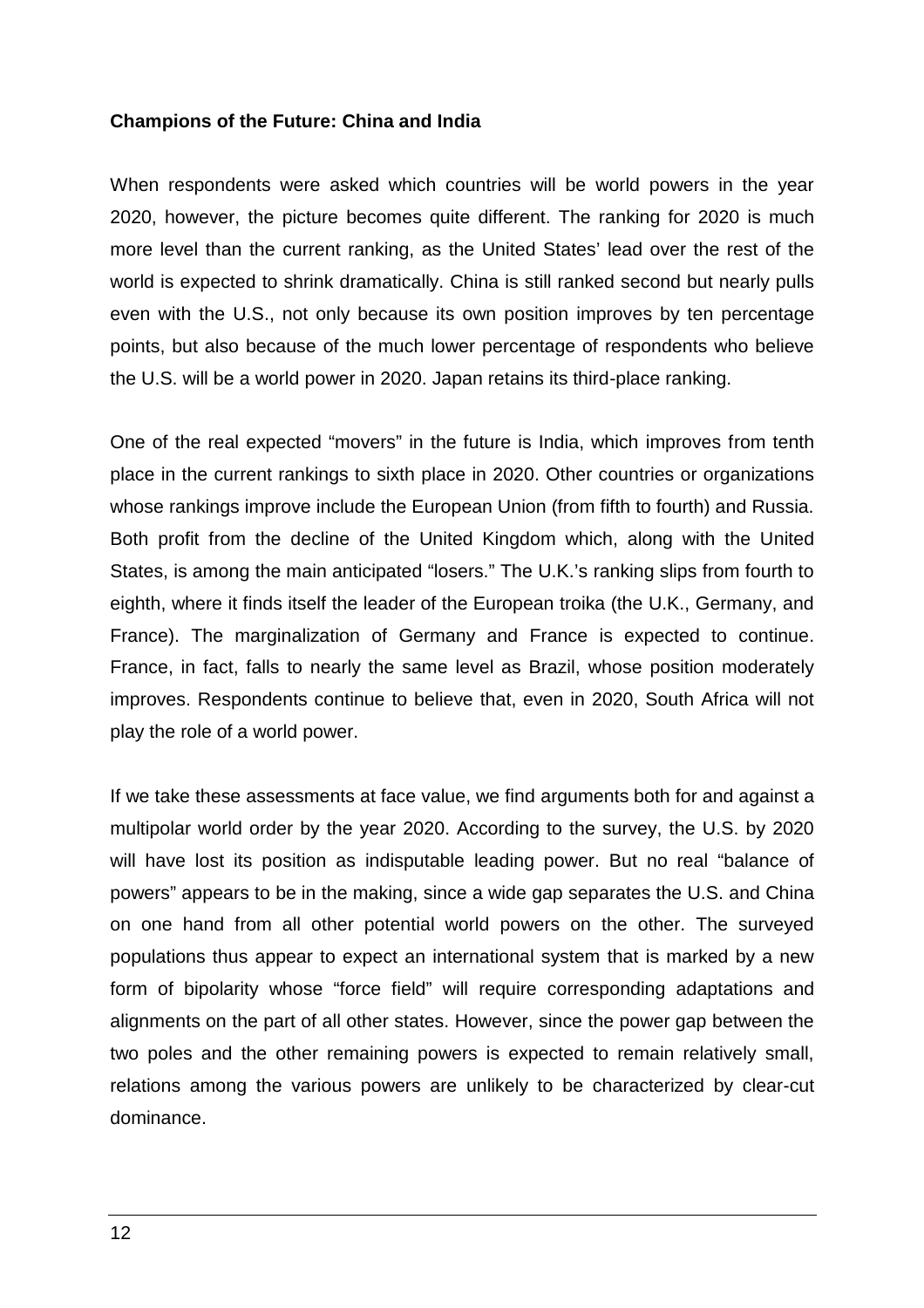#### **The Asian-Pacific Century**

Surely, the survey provides a snapshot of only a particular moment. Nevertheless, it captures a dynamic moment, one that reflects the emergence of India and China. This moment is underscored when specific data in the survey are examined more closely. These data reveal not only that it the West, above all, that attributes increasing power to China. Rather, China's self-confidence in its own inexorable rise is reflected in the fact that the percentage of Chinese respondents who believe China will be a world power in 2020 is nearly double that of Chinese respondents who view China as a current world power. In fact, Chinese respondents are confident that China will leave the United States far behind by the year 2020. In their worldview, other states will by then play only a supporting role.

The situation is similar in India, which appears to be bursting with self-confidence. However, it is mostly only the Indians themselves who attribute such strength to their country. Perhaps this is necessary because the rest of the world is apparently prepared to pay less attention to India, even in 2020, than the Indians expect or believe is appropriate.

Respondents in the United States have become increasingly aware that they are already living in the Pacific era. Europe no longer draws significant interest among Americans: they even rank the United Kingdom, which has diligently maintained its special relationship with the U.S., far behind Japan and China. The extent to which China has absorbed the attention of the United States is particularly striking: American respondents appear to view China as their new and sole challenger. Furthermore, the U.S. preoccupation with China appears to increase in direct relation to the extent to which Americans lose confidence in their own position as the world's sole superpower. Russia plays no role either now or in the future in the eyes of Americans, who rank their former great adversary at about the same level as Germany. And France threatens to fade into complete insignificance.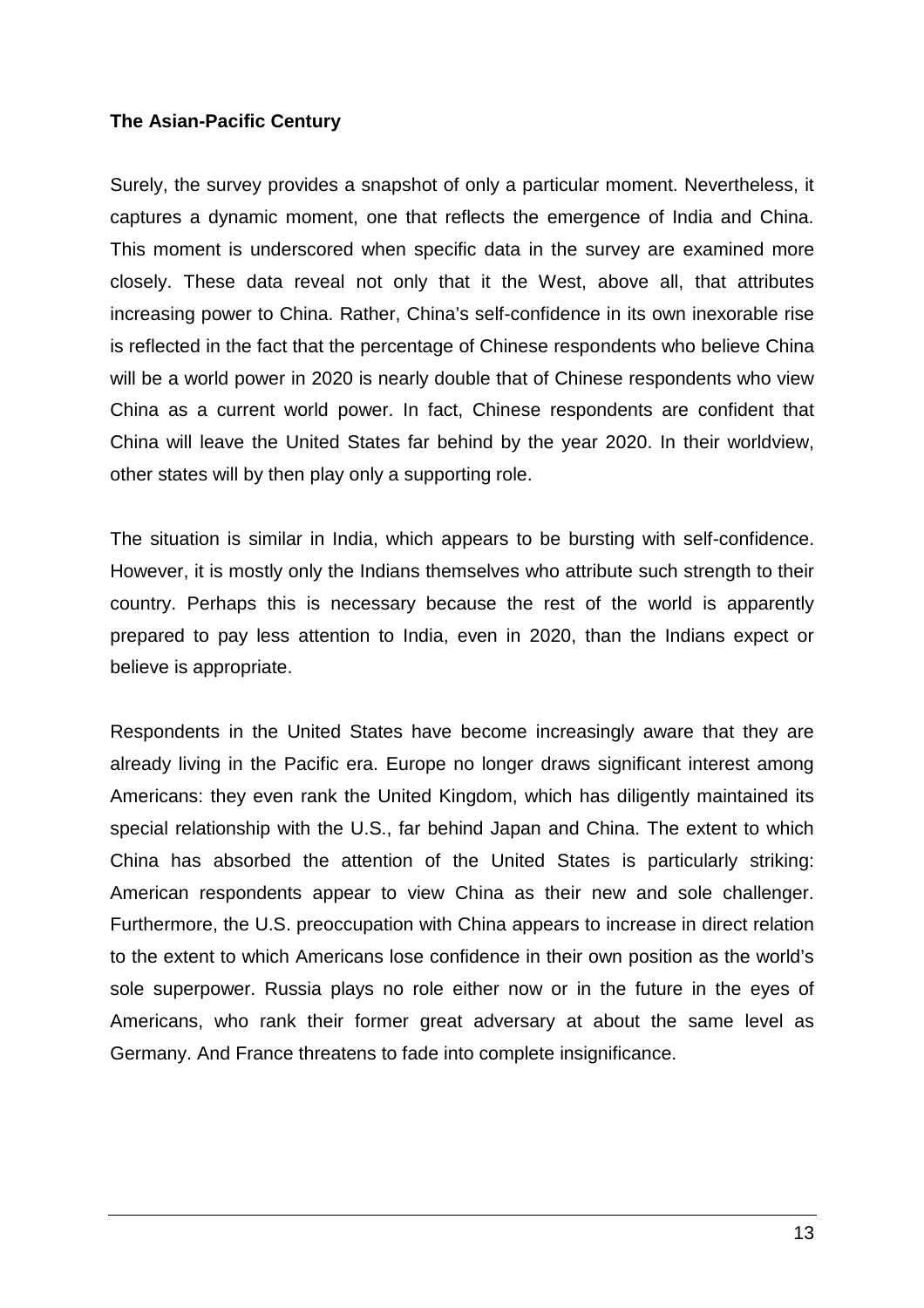#### **What Role for the European Union?**

In the survey, the stagnation or even decline of individual European powers is compensated to some extent by the global role attributed to the European Union. The EU is ranked fourth in two questions: (a) who will be a world power in the year 2020 and (b) who should play a greater role in securing peace and stability in the world.

The fact that the EU ranked only this high – despite the particularly high scores that three EU member states, especially integration-friendly Germany, gave the EU – does not improve the outlook for Europe. These scores demonstrate that the EU has no real advocates among non-European states. This reality is not fundamentally altered by the fact that a high percentage of respondents from nearly all countries surveyed expressed support for closer cooperation with the EU.

If it is true, as the survey suggests, that economic power and political stability are especially important qualities of world powers, then the EU should be able to look toward the future with a certain amount of confidence. On the other hand, it is cause for concern that even in the fields of its greatest strength, the EU is currently ranked lower than Japan. The results of the survey are clear: even the combined economic power of the EU receives less international recognition than that of Japan. One can speculate whether a different result would be achieved if European states were to engage on the world stage as a single actor.

When we look at the future potential of the European Union from an internal perspective, we are struck by the dissonance in answers from the three EU member states that were included in the survey. On the question of qualities that world powers must possess, respondents from the three member states actually agree on only one quality: economic power. However, their assessments of risks and challenges are less divergent. This is true at least with regard to the most important threats – terrorism, poverty, and environmental destruction. But this consensus already begins to dissipate in answers to the associated question regarding the main objectives that world powers should pursue in response to these risk perceptions. It is obvious that such differences in assessment will have important implications for the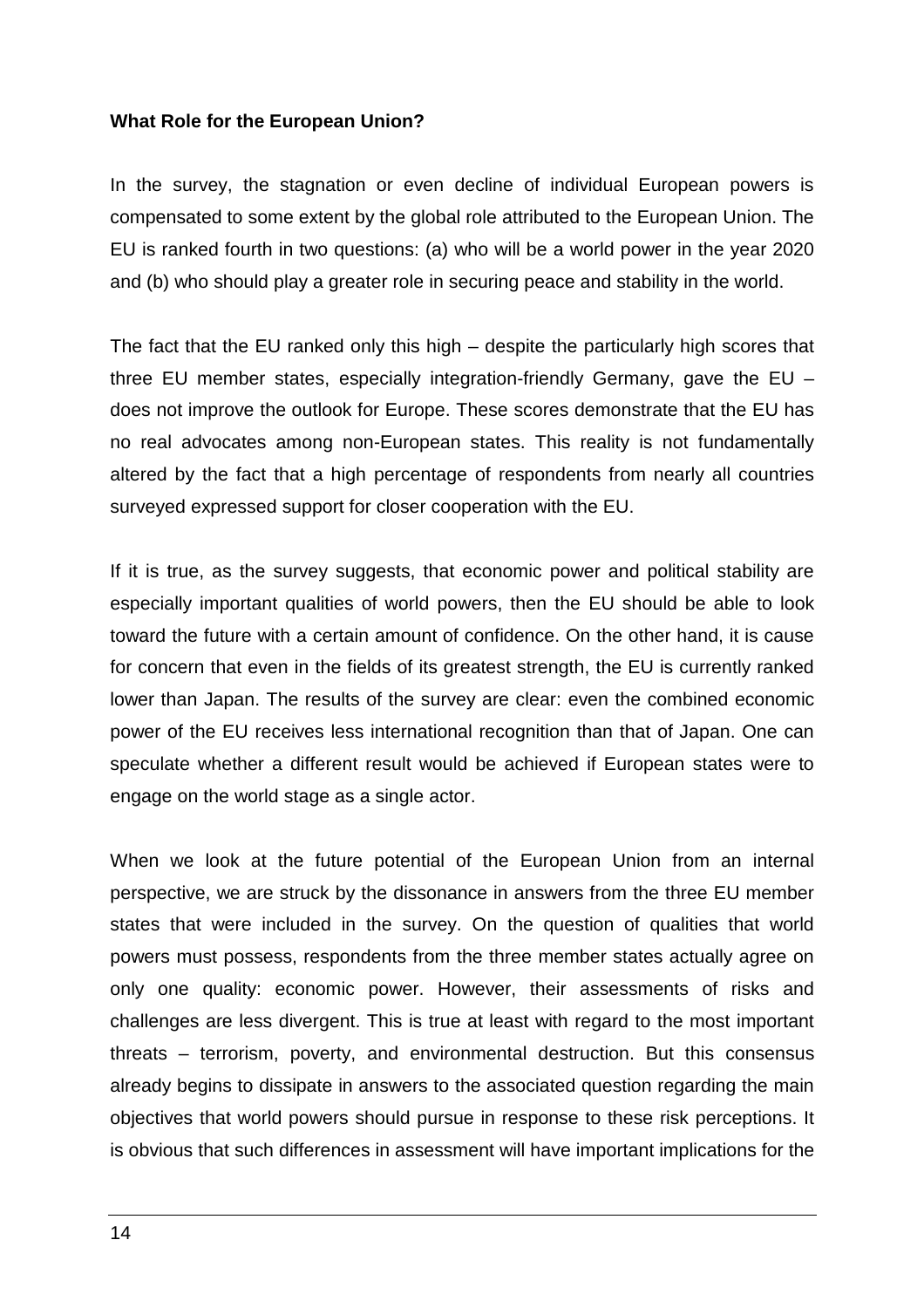formulation of common strategies and positions within European foreign and security policy.

The "Euroskepticism" of the United Kingdom is patently visible throughout the entire survey. U.K. responses reveal remnants of the British imperial consciousness, whose frame of reference encompasses the entire world – Europe occupies only a part of this worldview. The U.K. sees itself, not the EU, unequivocally in the role of global actor. In contrast, German responses reflect practically the opposite tendency, such that the European leitmotif permeates nearly all German assessments of power and policy. This goes so far that even when asked who should take greater responsibility for securing peace and stability in the future, the Germans rank the European Union – albeit just barely – ahead of the United Nations. Finally, the sick man in Europe today is France. French respondents' pessimism regarding the future of their own country is also transferred onto the EU. They express less trust in the EU than even the British.

# **The United Nations between Aspiration and Reality**

The United Nations, which is involved in confronting many of the challenges deemed globally relevant according to the survey results, is regarded by respondents as both an independent actor as well as an important framework for ordering international relations.

According to the survey, the multilateral framework of the United Nations offers the best organizational structure for regulating international relations. In the cumulative opinion of respondents, peace and stability in the world can be better achieved in an international system led by the United Nations than in a system dominated by regional powers, and far better than in a unipolar or bipolar international order. This is reflected in the fact that the UN is ranked second among actors who should play a more important role in global affairs in the future.

Nevertheless, a significant gap remains between preference and reality. While respondents express support for the United Nations, they do not attribute much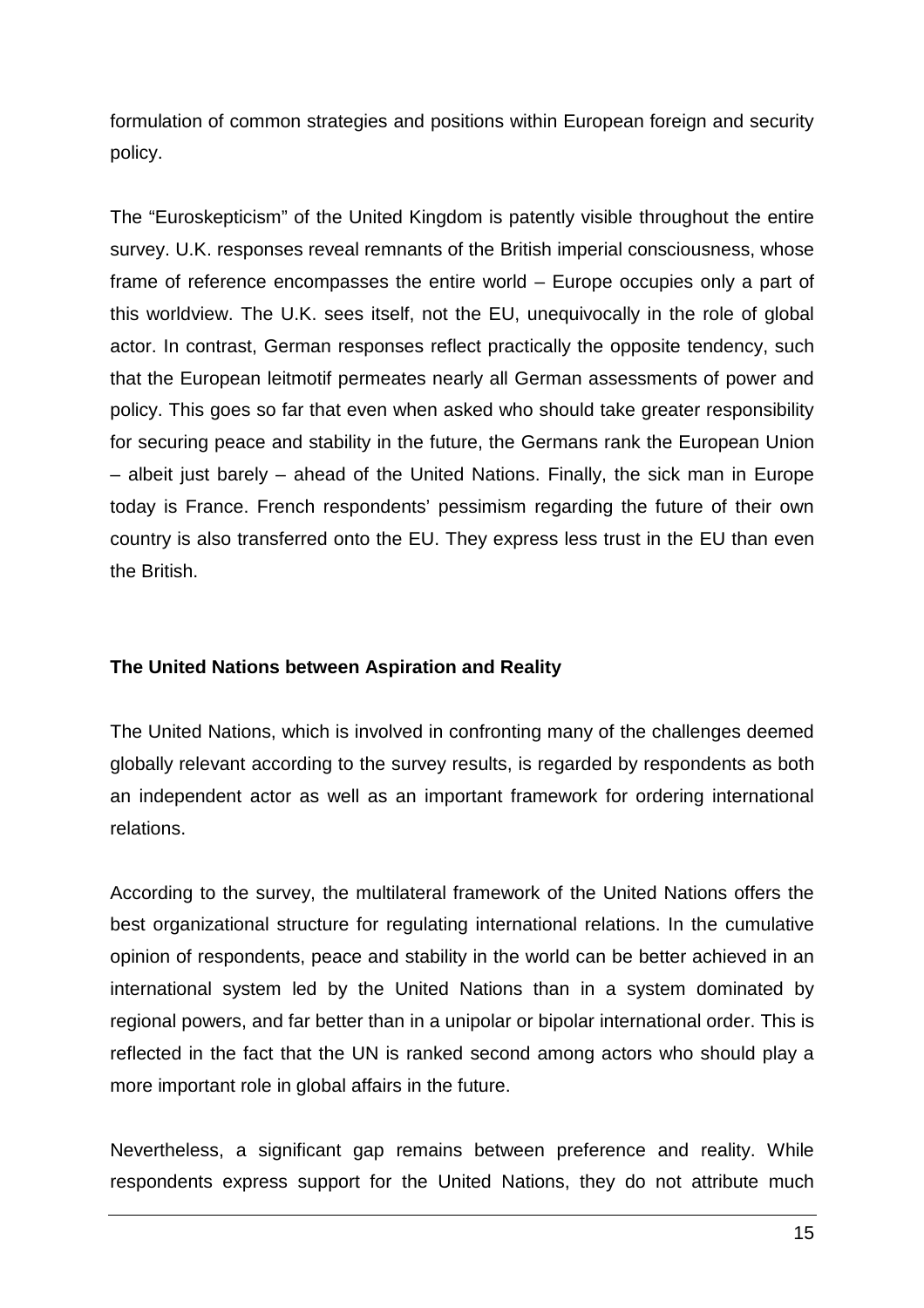power to the organization: the UN is ranked only seventh among current world powers. Even more important is the fact that respondents do not appear to believe that the UN possesses the potential to improve its status in the future. The UN remains in seventh place among anticipated world powers in the year 2020, and is named by a lower percentage of total respondents than in the question concerning current world powers.

In short: survey respondents desire a strong United Nations that possesses significant global influence, but they do not appear to believe that this wish will really materialize.

# **Implications for European Policy**

The survey demonstrates that, while Europeans are aware of a shift in the distribution of world power, they lack consensus in their assessment of key challenges and appropriate strategies. While the data underscore the importance of bundling European resources in the global arena, the general moods and attitudes of Europeans continue to be marked by national interests and patterns of perception. Absent the impact of decisive events or outstanding political leadership, Europe is likely to continue along its familiar path: integration at the European level of certain policy fields, the retention of national prerogatives and control in other areas, multilateral action within the framework of the Common Foreign and Security Policy in some cases, and crisis-driven coalitions without a clear European mandate in others. From this perspective, the European Union will remain a "world power in waiting," with many of the required resources at its disposal, but without the necessary decision-making or procedural framework to achieve the effective bundling of capacities.

The intensity and naturalness with which other leading actors think and speak about power, interests and global politics should signal to Europeans that they can make a comparable impact only by acting jointly. Recognizing this fact and putting it into concrete action represents one of the most difficult tasks of European policy in the coming years. Due to the internal composition of the EU and the divergent interests,